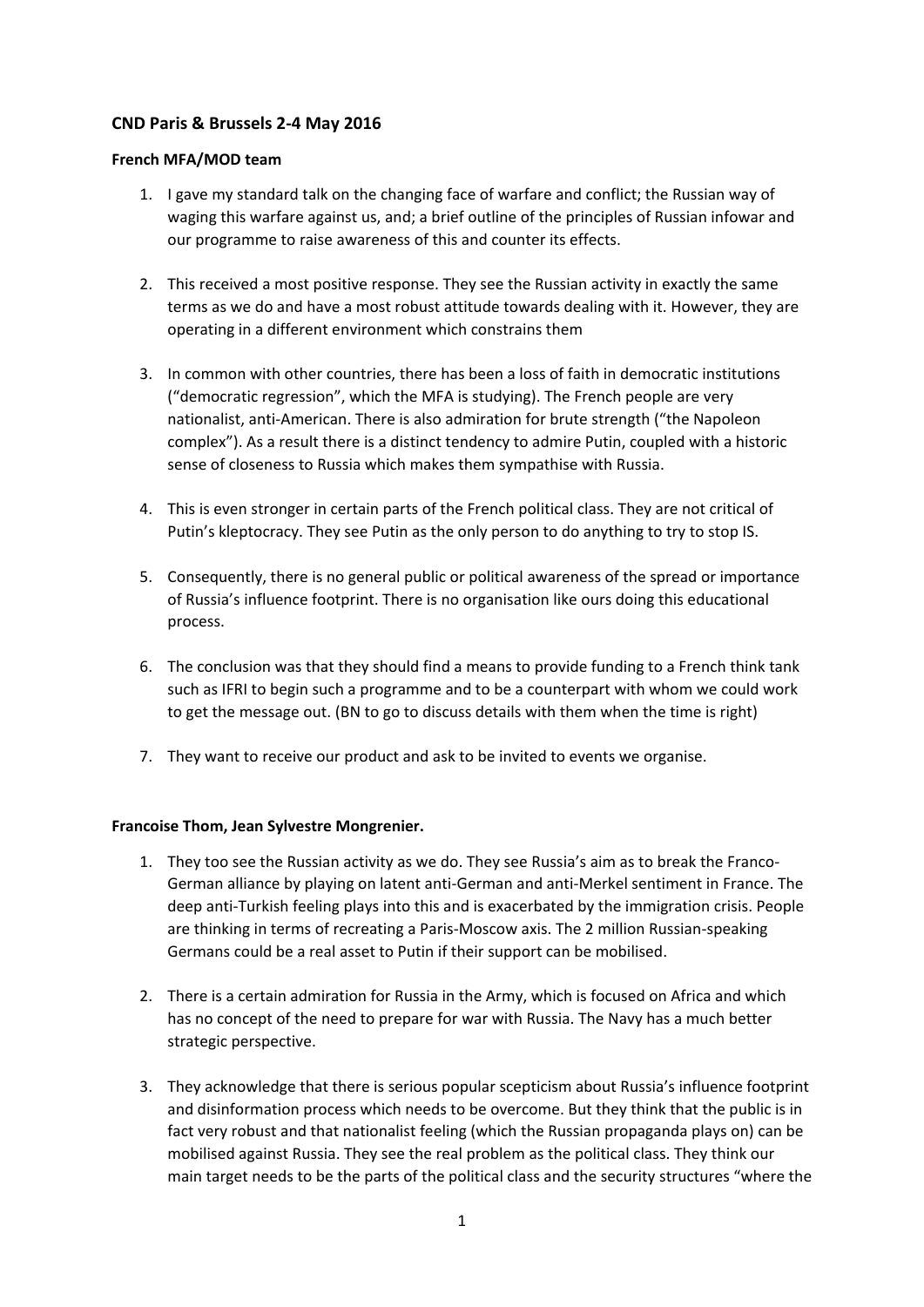rot is". In the Assemblee Nationale the pro-Russia people can be identified (NB the vote last week on sanctions and the "friends of Russia".

- 4. No-one is doing what we are doing but there are people who see things our way and who we can safely involve. They will think about this and advise us, and put us in contact. First thoughts are:
	- Isabelle Lasserre, Figaro; Max Semot, Le Monde; Vincent Jaurent, free lance journalist, good on Russian money; Tornike Gordzadze at HEDN (MOD).
	- In Germany, Boris Reitschuler would be good to involve. He is good on Putin. The Baltic group in the EP would also be good to involve.

#### **NATO Public Diplomacy Division**

- 1. Very keen that we should identify and create a network of like minded people across Europe in NGOs and governments to focus on Russian influence and information. They have not assembled a list of such people in member states but will try to do so and give us the names and contacts.
- 2. They will be glad to support us. We need to tell them what this support should include.
- 3. NATO PDD Info & Press will take our papers and other product and disseminate them to defence circles and political circles in member states. Note that as an independent NGO we can do things they can't do and national governments can't do.
- 4. First thoughts as to possible people:
	- Ben Judah, on Russia and the City; Isabelle Facon; Nicolas de Pedro, CIDOB; Kadrii Liik, ECFR London; Borga de las Heras, ECFR Madrid; Jesus Nunez, Madrid.
- 5. Will link us into the stratcom world in member states armed forces. Specific invitation to go asp to Lithuania via Saulius Guzevicius to talk to the Vilnius Military StratCom Department, contacts: LTC Juris Žguts [Juris.Zguts@mil.lt](mailto:Juris.Zguts@mil.lt) (Acting Director); CPT Tomas Tauginas [Tomas.Tauginas@mil.lt](mailto:Tomas.Tauginas@mil.lt) (Chief Analyses Section); NCO Alvija Steponaviciute [alvija.steponaviciute@mil.lt](mailto:alvija.steponaviciute@mil.lt) (Administrator)

#### **Chris Scheurweghs and Bram de Smet**

- 1. Set up the website before the June workshop. Demonstrate it at the workshop to get people to sign up to it and establish the network up and running immediately.
- 2. The workshop to be the first coming together of all the national teams we have identified and recruited. The workshop to generate a coordination process.